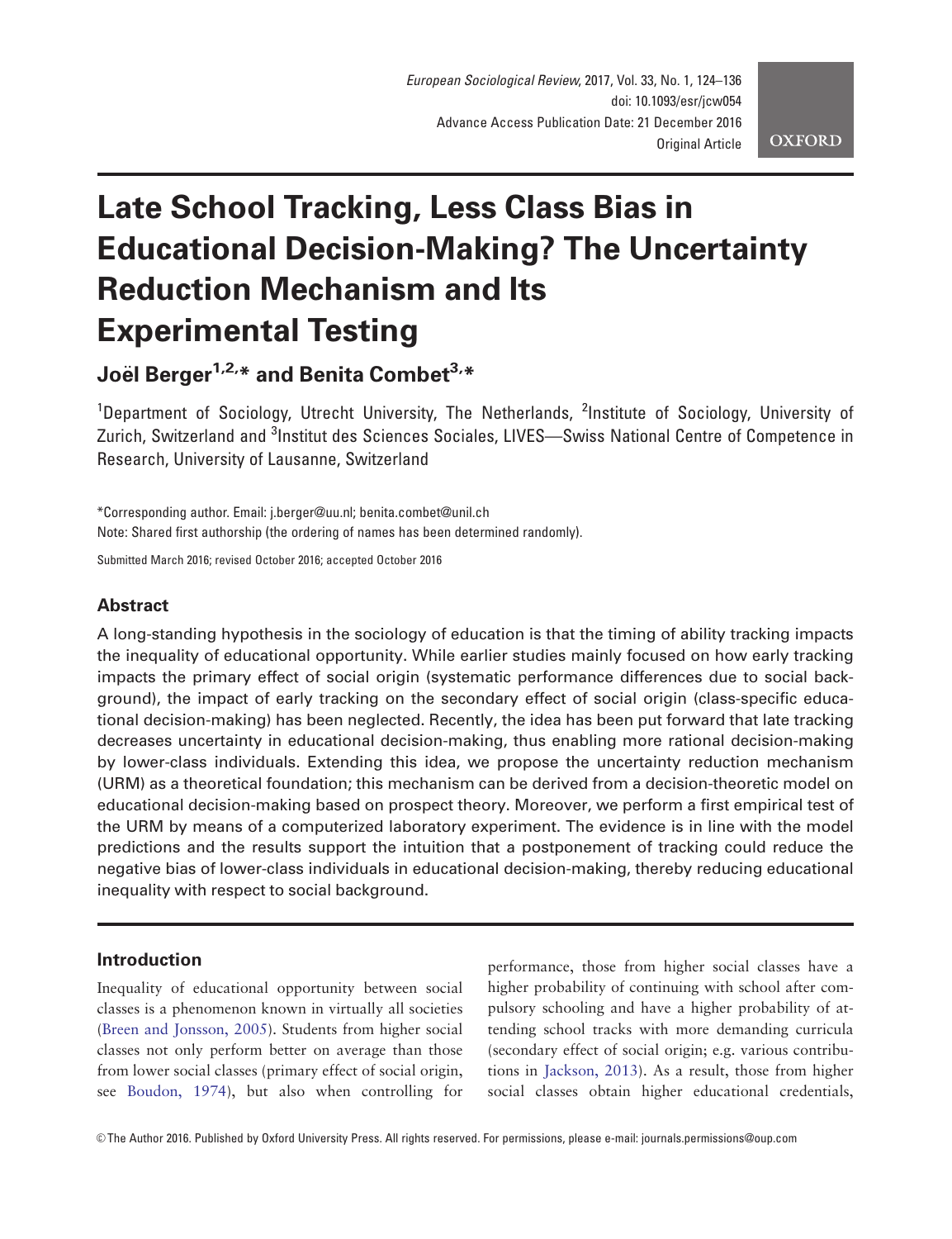which tend to yield higher labour-market returns [\(Becker, 1964](#page-10-0)).

Nevertheless, the connection between social background and educational attainment varies considerably across countries, suggesting that national educational policies could impact this connection [\(Van de Werfhorst](#page-11-0) [and Mijs, 2010\)](#page-11-0). A recent study shows that there is much more variation in the magnitude of secondary effects of social origin than in primary effects ([Jackson](#page-10-0) [and Jonsson, 2013](#page-10-0)). As an explanation, the authors 'expect transitions taken at older ages to be less susceptible to secondary effects because the amount of information available to students about their own abilities and their chances of success at higher levels of education must only increase as their exposure to formal education increases' [\(Jackson and Jonsson, 2013:](#page-10-0) p. 332).

In other words, Jackson and Jonsson pick up a longstanding hypothesis in sociology of education which suggests that late tracking reduces the influence of social background on educational attainment.<sup>1</sup> Moreover, they suggest that the timing of tracking not only impacts primary effects but also secondary effects; namely, the postponement of tracking reduces uncertainty and thus enables a more rational decision to be made about whether to invest in higher education.

While the hypothesis that late tracking reduces uncertainty has some intuitive appeal, it is not derived from a theory nor is it grounded in empirical evidence. Also, it remains unclear why specifically individuals from lower social classes in comparison to those from higher classes should profit from a reduction in uncertainty—which necessarily must be the case if uncertainty reduction indeed reduces the secondary effects of social origin. In other words, any explanation of why late tracking reduces inequality must consider why the potential factor affects students from a lower social class differently than students from a higher social class (in statistical terms, this means an interaction effect between social class and timing of tracking).

In this article, we specify the uncertainty reduction mechanism (URM) in a model for educational decisionmaking based on prospect theory ([Tversky and](#page-11-0) [Kahneman, 1979, 1981\)](#page-11-0), which was originally put forward by [Page \(2005\).](#page-11-0) The model suggests that specifically high-performing students from lower social classes should profit from a late timing of tracking, while it should impact the decisions of students from higher social classes to a lesser degree. Consequently, a late timing of tracking should decrease secondary effects and thus educational inequality with respect to social origin.

We additionally provide a first test of the URM by means of a laboratory experiment. Such an experiment is well suited to a first test of a theory since it makes it possible to test whether a hypothetical causal mechanism does exist and is in play at least under ideal conditions [\(Loomes, 1989](#page-10-0); [Hey, 1991](#page-10-0)). It should be noted that we do not extrapolate conclusions from the laboratory to the real world. Rather, we test experimentally one out of several possible theoretical mechanisms that can potentially explain behaviour in the field. $<sup>2</sup>$  For the</sup> question at hand, a laboratory experiment is specifically well suited because it allows us to isolate the causal effect of one single aspect of educational systems (the timing of decision) on decision-making. In contrast, using observational data almost always implies the possibility of a spurious correlation (be it cross-sectional or over time; [Shadish, Cook and Campbell, 2002\)](#page-11-0). Specifically, research on the impact of educational systems is errorprone for the following reasons. On the one hand, the relevant aspects of educational systems are usually correlated (for instance, there are hardly any educational systems with a high number of tracks and a late onset of tracking). As such, there is usually not enough variance to disentangle the effects of the different potentially relevant features of educational systems. On the other hand, the design of educational systems is also correlated with other potentially influential factors, such as welfare policy (e.g. there is no social-democratic welfare state with an educational system characterized by a high number of tracks and an early timing of tracking; c.f. [Goldthorpe, 2000](#page-10-0); [Jackson and Jonsson, 2013](#page-10-0)).

#### Theoretical Framework

We specify the URM in a prospect theory framework. In the first part, we outline how class-specific biases in educational decision-making derive from an individual's social position in the hierarchy of social stratification. In the second part, we show how such biases can be moderated by uncertainty—a product of the timing of tracking. In the third part, we derive testable hypotheses.

### Status Maintenance and Class-Specific Risk Preferences

Based on a seminal contribution by [Boudon \(1974\)](#page-10-0), class-specific decision-making is thought to be one of the main reasons for class-specific differentials in participation in higher education. More specifically, when people decide whether to invest in higher education, they are primarily concerned with the so-called 'status maintenance motive'; that is, with maintaining their socio-economic status. Put differently, the higher an individual's socio-economic status, the more education he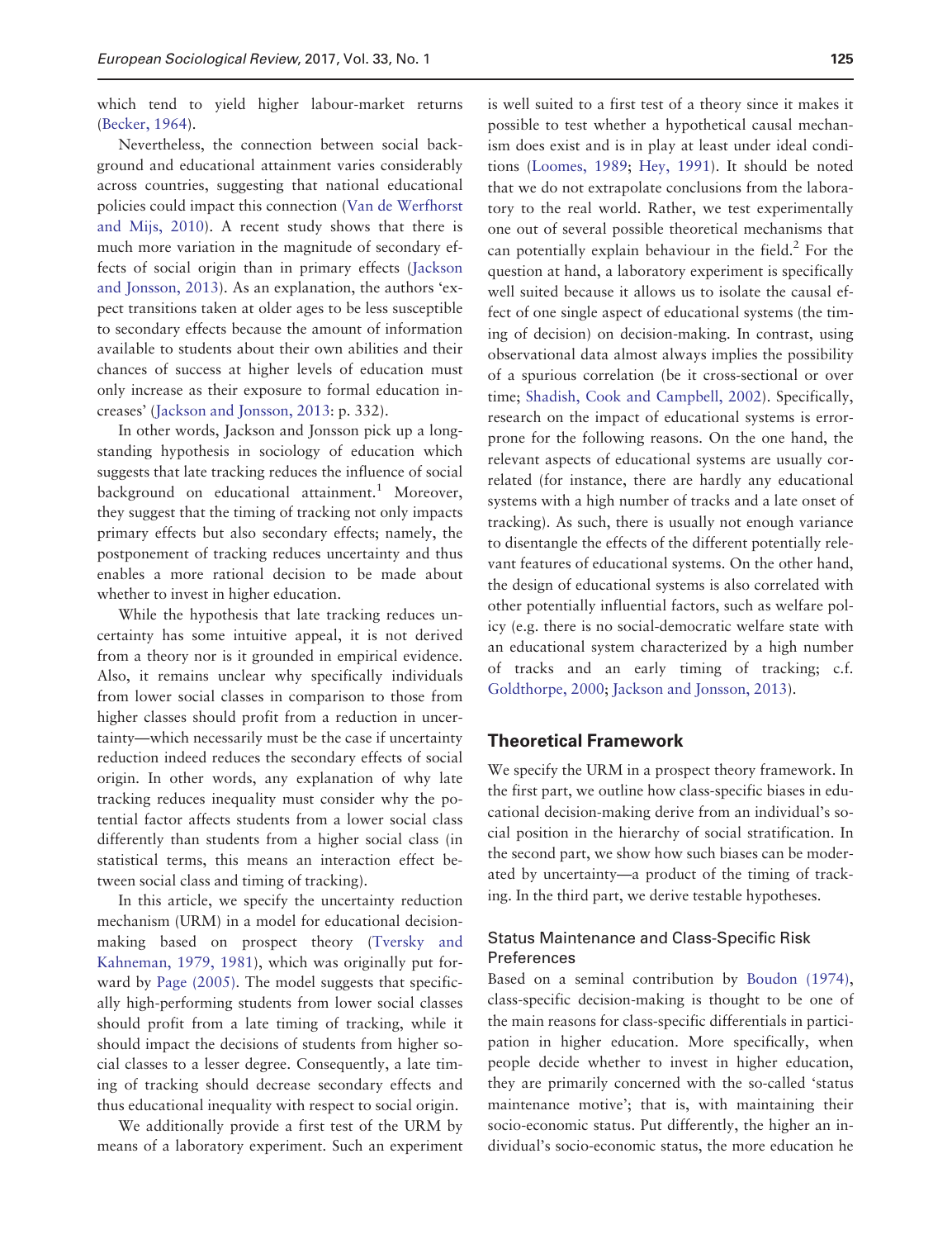or she requires for status maintenance. For example, the offspring of a higher-class background (e.g. a highergrade professional) must successfully obtain a tertiary educational credential to maintain his or her social class position, while a working-class individual does not need tertiary education but only vocational training to maintain his or her social class position. Models based on the idea of status maintenance have been put forward by [Erikson and Jonsson \(1996\)](#page-10-0) and [Breen and Goldthorpe](#page-10-0) [\(1997\)](#page-10-0) amongst others.

In a similar vein, [Page \(2005\)](#page-11-0) derives the motive for status maintenance from a general theory of human decision-making, namely, prospect theory [\(Kahneman](#page-10-0) [and Tversky, 1979](#page-10-0)). Prospect theory is based on the idea that, when individuals make a decision, they evaluate the potential outcomes in comparison to a reference point—for example, the status quo. A central feature of this theory is that people react more extremely to a negative deviation from the reference point than to a positive deviation of the same degree (e.g. [Novemsky and](#page-11-0) [Kahneman, 2005;](#page-11-0) [Abdellaoui, Bleichrodt and Paraschiv,](#page-10-0) [2007](#page-10-0); Tom et al.[, 2007](#page-11-0)). Another of the theory's central features is that it claims that actors decide in a riskavoiding manner when facing a potential gain and in a risk-seeking manner when trying to avoid a potential loss ([Tversky and Kahneman 1979, 1981](#page-11-0))—an empirically well-established behavioural pattern (see Kühberger, 1998 for a meta-analysis). The Page model integrates the motive for status maintenance into a prospect theory framework, assuming that an individual's class position is his or her reference point when taking an educational decision. In short, social class is associated with whether students are in a loss frame or a gain frame. Higher classes are in a loss frame—they need to pursue longer school careers to avoid a loss of social status relative to their parents. Lower social classes are in a gain frame, as they gain status if they spend longer in schooling than their parents.

For analytical reasons, we assume the existence of two social classes only, the lower class and the higher class. We also assume the existence of only two educational tracks, basic education (preparing for vocational training and an early labour-market entry) and higher education (as a requirement for tertiary education). We further assume that lower-class individuals can reproduce their social status when completing basic education, while upper-class individuals need to successfully complete higher education to reproduce theirs.

Having completed basic education, an actor faces the decision of whether to invest in higher education. For all actors, the benefit  $B<sub>HS</sub>$  of successfully completing higher education (i.e. the corresponding labour-market returns

in the forms of money and prestige) is greater than the benefit of basic education,  $B_B$ . However, completing higher education requires a certain level of performance and therefore there is a risk of failure. The benefit from an unsuccessful attempt to invest in higher education  $(B<sub>HF</sub>)$  is the worst outcome possible. On the one hand, an unsuccessful actor suffers a loss in terms of direct costs, opportunity cost, time and psychological costs (i.e. a negative impact on his or her self-esteem). On the other hand, incomplete higher education could be interpreted as a negative signal in the labour market. Denoting the probability of successfully completing higher education as P and the converse probability of failure as 1–P, the educational investment decision can be conceived as a choice between an alternative with one certain outcome  $B_B$  (basic education) and an alternative with two uncertain outcomes (a successful or unsuccessful investment in higher education,  $B_{\text{HS}}$  and  $B_{\text{HF}}$ respectively). The latter can be represented by a lottery  $(B_{\text{HS}}, P; B_{\text{HF}}, 1-P)$ , with  $B_{\text{HS}} > B_{\text{B}} > B_{\text{HF}}$ .

Recall that in a prospect theory framework, actors evaluate the alternatives in their choice sets differently depending on their reference points. Technically, this is represented by a value function V, which is assumed to be S-shaped: convex in the domain of losses and concave in the domain of gains. Hence, the alternatives can be stated as  $V(B_B)$  and  $V(B_{HS}, P; B_{HF}, 1-P)$ , respectively. Higher-class members overvalue the lottery relative to the certain outcome, while the opposite holds for the lower class. Therefore, higher-class members, facing a possible loss, are risk seeking; lower-class members, facing a possible gain, are risk averse (for empirical evidence that social class position is associated with risk preferences, see [Breen, van de Werfhorst and Jaeger,](#page-10-0) [2014](#page-10-0)).

Page *et al.* [\(2007\)](#page-11-0) implemented the discussed binary decision situation in a laboratory experiment. Participants could decide to invest in a lottery, in which the probability of success depends on their performance. As predicted, they found that individuals invest in a lottery with a higher probability when trying to avoid a loss compared to when perceiving the same decision in a gain frame.

#### Timing of Tracking and Uncertainty

How could the education system impact class-specific educational decision-making? As pointed out by [Jackson](#page-10-0) [and Jonsson \(2013\)](#page-10-0), in educational decision-making, a crucial factor is uncertainty and a major source of uncertainty is performance uncertainty (e.g. [Breen and](#page-10-0) [Goldthorpe, 1997;](#page-10-0) [Breen, van de Werfhorst and Jaeger,](#page-10-0)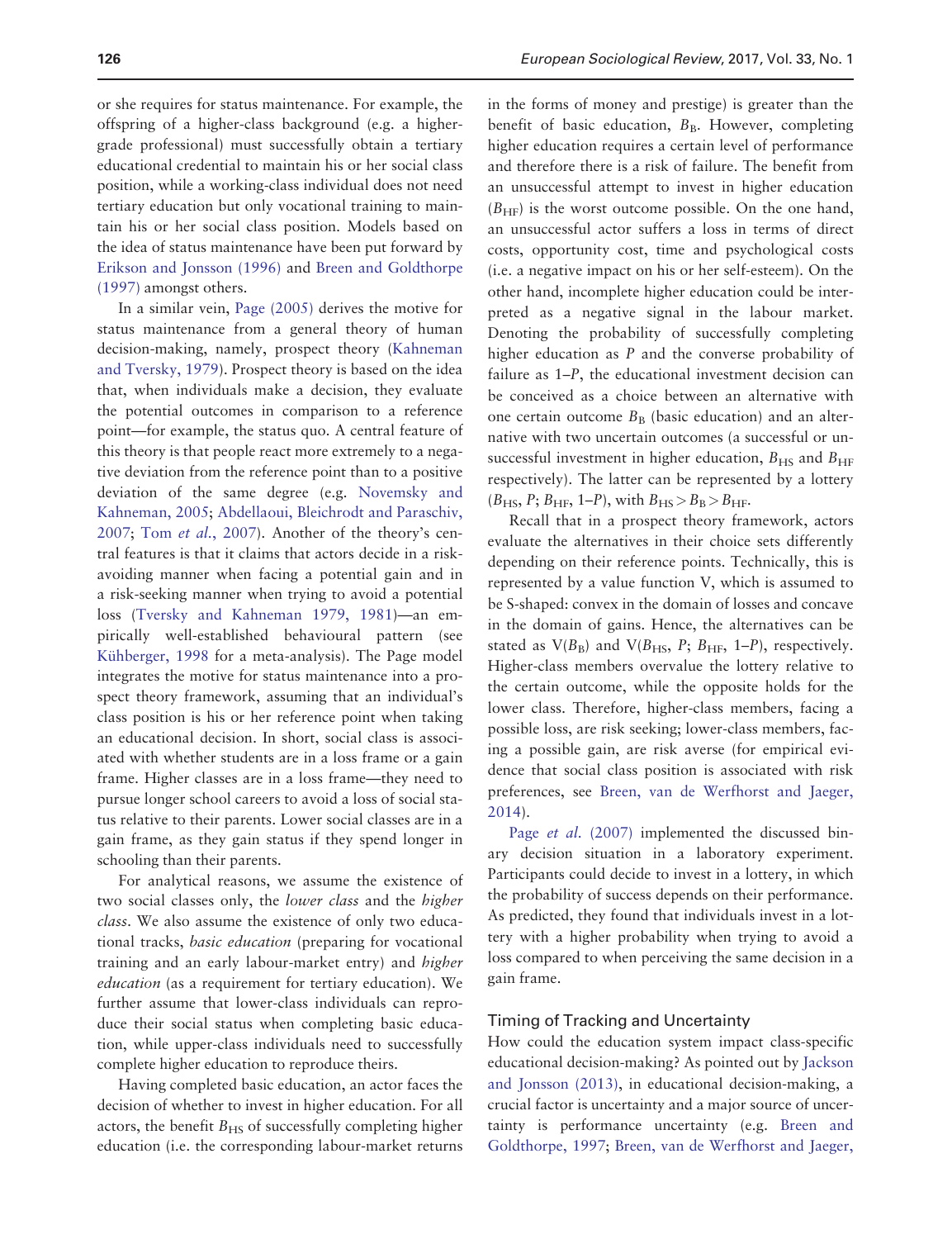[2014](#page-10-0)). For a successful completion of higher education, a certain performance level has to be maintained over the time span of schooling, and at any given point in time, an actor cannot be certain that he or she will be able to uphold that level of performance in the future. When deciding whether to invest in higher education, an actor thus generates a subjective probability of successfully completing higher education P, which primarily depends on his or her performance. When estimating his or her probability of successfully completing higher education, an actor's past performance level is thus likely to be the central source of information.

It is obvious that the earlier the timing of tracking (i.e. the timing of the decision on whether to attend higher education), the less information about his or her performance—on which an actor's estimate of his or her success probability P is based on—an actor has at hand. In an education system where the decision for higher education has to be made early (e.g. after 4–6 years, as in Germany or Switzerland), this P-value is based on only half the amount of data on the actor's performance, as compared to when the same decision has to be made after completion of compulsory school (e.g. in Finland or Sweden). Moreover, the earlier a prediction is made, the longer the time span it must hold. Note that this does not mean that on average, the success probability P is greater in a school system such as the Finish or Swedish one. Rather, the prediction of one's success probability P is sounder in a system with late tracking. To clarify this point, it is useful to distinguish between risk (uncertainty about an outcome; e.g. the lower the success probability P, the greater the risk of failure when deciding for higher education) and *ambiguity* (uncertainty about a probability; e.g. the less information there is to estimate  $P$ , the greater the ambiguity in  $P$ ). Here we use the term uncertainty as an umbrella term for both risk and ambiguity (see [Camerer and Weber, 1992](#page-10-0) for an overview of different conceptions of uncertainty, risk and ambiguity). A simple model of ambiguity is proposed by [Kahn and Sarin \(1988\)](#page-10-0), who suggest that the less reliably a success probability can be estimated, the more decision-makers discount it ('ambiguity aversion'):

$$
\pi(P) = \mathcal{E}(P) - \lambda \sigma^2. \tag{1}
$$

The expectation  $E(P)$  is an actor's best estimator of his or her probability of success and  $\sigma^2$  is the variance in this expectation. The less information the actor has at hand when estimating P, the greater the variance (ambiguity)  $\sigma^2$  and thus the less reliable the estimate of P. An actor will discount his or her subjective probability P more with greater ambiguity  $\sigma^2$  and greater individual ambiguity aversion  $\lambda$ .

But in what way could ambiguity resulting from an early timing of tracking impact the decisions of lowerclass individuals differently from the decisions of higherclass individuals? It has been shown experimentally that individuals in a gain frame (lower-class individuals) are not only risk averse (they dislike low P-values), but are also more ambiguity averse (they dislike large variance in P-values) than those in a loss frame (upper-class individuals) [\(Cohen, Jaffray and Said, 1985](#page-10-0); [Einhorn and](#page-10-0) [Hogarth, 1986](#page-10-0); [Hogarth and Einhorn, 1990\)](#page-10-0). In other words, on average,  $\lambda$  is greater for those deciding in a gain frame than for those deciding in a loss frame.

We thus rewrite the above lottery as:

$$
V(B_{HS}, \pi[P]; B_{HF}, 1-\pi[P]).
$$
 (2)

To summarize, the earlier the decision for higher education and thus the greater the ambiguity, the more actors discount their subjective success probability P. Put differently, when the decision is postponed, the negative bias in the success probabilities diminishes. But this effect will not affect the decision of all actors equally. One the one hand, ambiguity aversion is stronger for those in a gain frame (those from the lower class) than for those in a loss frame (those from the higher class). On the other hand, the poorly performing actors will hardly change their educational decision when their success probability increases on a low level. Specifically, highperforming individuals with an overly negative view of their success probability (i.e. those in a gain frame) will continue with education when ambiguity is reduced.

Having stated all the effects that we assume to be in play when actors decide whether to invest in higher education (whether to continue with Level 2 in the laboratory experiment), we can now state our hypotheses:

#### H1: High-performing individuals in a gain frame decide with a higher probability to continue with Level 2 when the timing of the decision is late rather than early.

We expect this behaviour because later tracking reduces ambiguity in the subjectively estimated success probability, and individuals in a gain frame (i.e. from the lower social class) are specifically averse towards ambiguity. However, only high-performing individuals with a sound objective success probability will adapt their decision when their negative bias is reduced; those with a genuinely bad performance will hardly change their mind:

H2: Low-performing individuals in a gain frame do not have a higher probability of deciding to continue with Level 2 when the decision has to be taken late.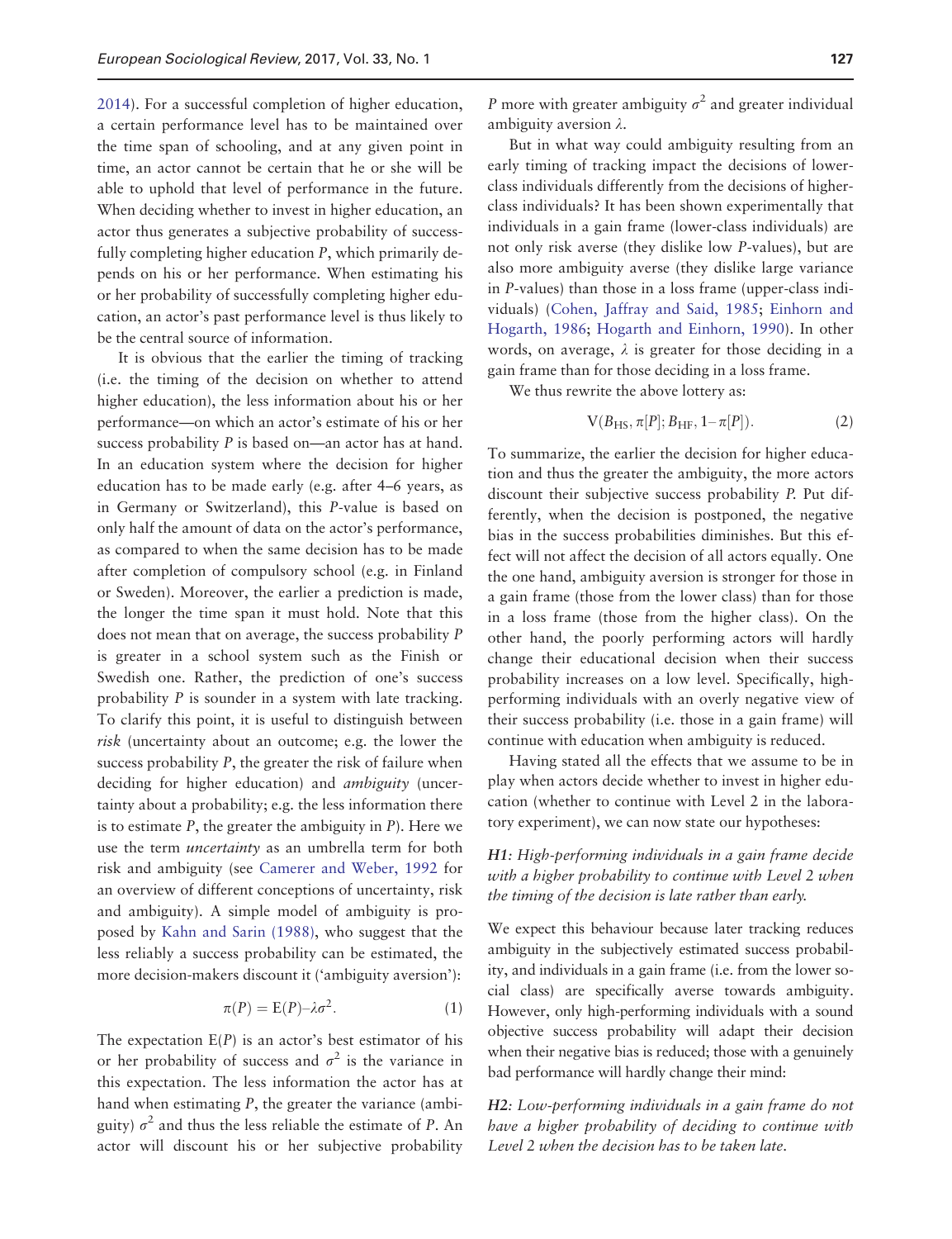H1 is a precondition for the URM to indeed reduce educational inequality. Only if a late timing of the educational decision increases the probability of lower-class individuals taking part in higher education, can educational inequalities be reduced. Additionally, a second condition has to be met: only if a late timing of the educational decision increases the probability for higherclass individuals to a lesser degree than the probability for the lower class, is educational inequality actually reduced:

H3: The probability to continue with Level 2 does not differ between the early and the late-decision treatment for individuals in a loss frame, independently of their performance.

H3 derives from the assumption that individuals in a loss frame are less concerned with their performance or success probability than those in a gain frame since the former are less ambiguity averse than the latter. Therefore, the timing of the decision should not, or should only slightly, impact decisions in the loss frame treatment.

Should, as predicted, the skilled individuals in a gain frame have a higher probability of continuing with Level 2 in the late-decision treatment (H1), while generally individuals in a loss frame are only slightly affected by the timing of the decision (H3), it is a consequence that the disparities in decision-making of both frames are reduced, at least when focusing on the high-performing individuals only:

H4: Among the high-performing, the difference in the proportion of individuals in a loss frame that continue with Level 2 and the proportion of high-performing individuals in a gain frame that continue is smaller when the timing of decision is late rather than early.

Should the ambiguity reduction brought about by a late timing of the decision be strong enough, we should find the empirical patterns stated in hypotheses H1 and H4 not only for the high-performing individuals, but also for the whole sample:

 $H1_{overall}$ : Generally, individuals in a gain frame have a higher probability of deciding to continue with Level 2 when the timing of the decision is late rather than early.

H4overall: Generally, the difference in the proportion of individuals in a loss frame that continue with Level 2 and the proportion of individuals in a gain frame that continue is smaller when the timing of decision is late rather than early.

#### Experimental Design

#### Subjects, Design and Procedures

Our aim is not to draw an inference from the laboratory experiment with respect to the real world. Rather, we aim to test whether the URM is, at least, observable under ideal conditions. Our experimental design is based on Page et al. [\(2007\);](#page-11-0) however, we adapted it to our purposes and thus created the simplest design possible for testing the URM hypothesis. As such, the design must account for the factors the theory identifies as relevant: frame (gain vs. loss) and timing of tracking (early vs. late). In addition, a performance task is needed, since the theory states that a longer time span of estimating their performance allows decision-makers to make more reliable estimates of the probability of success (i.e. their performance level). We refrained from implementing several transitions and several tracks that would have made the design somewhat more realistic, following a methodological rule that the simplest design that allows a postulated causal effect to be isolated should be used. The structure of the design is discussed more thoroughly in the Online Supplementary Material (OSM) (Section 2), where we also provide a table that compares aspects of the design with their real-world analogues.

The experiment was implemented using  $z$ -Tree [\(Fischbacher, 2007\)](#page-10-0) and conducted at the Decision Science Laboratory at ETH Zurich. Participants were students from ETH Zurich and the University of Zurich. All participants ( $N = 165$ , 51% female) received a showup fee of CHF 15 (approx. 14 Euro at the time of experimentation). Additionally, they could win up to CHF 22 depending on their individual performance and their decision. After completing the experimental task, the participants completed a questionnaire. Screenshots of the experimental instructions and tasks, as well as more information on the questionnaire, can be found in the OSM (Sections 4 and 6).

Taken together, we have a 2x2 between-subjects design with the factors being the timing of the decision and the frame, as summarized in [Table 1.](#page-5-0)

In the experiment, the participants solved 12 sets of anagrams (an anagram is a jumble of letters that, when ordered properly, results in a word); each set consisted of eight anagrams. These anagrams had to be solved under increasing time pressure, starting with 120 seconds in the first set and decreasing in steps of 2 seconds per set. The increasing time pressure mitigates practice effects and represents an aspect of educational systems; namely, that the difficulty of the curriculum increases. As such, increasing time pressure increases ambiguity. Four (early-decision condition) or eight (late-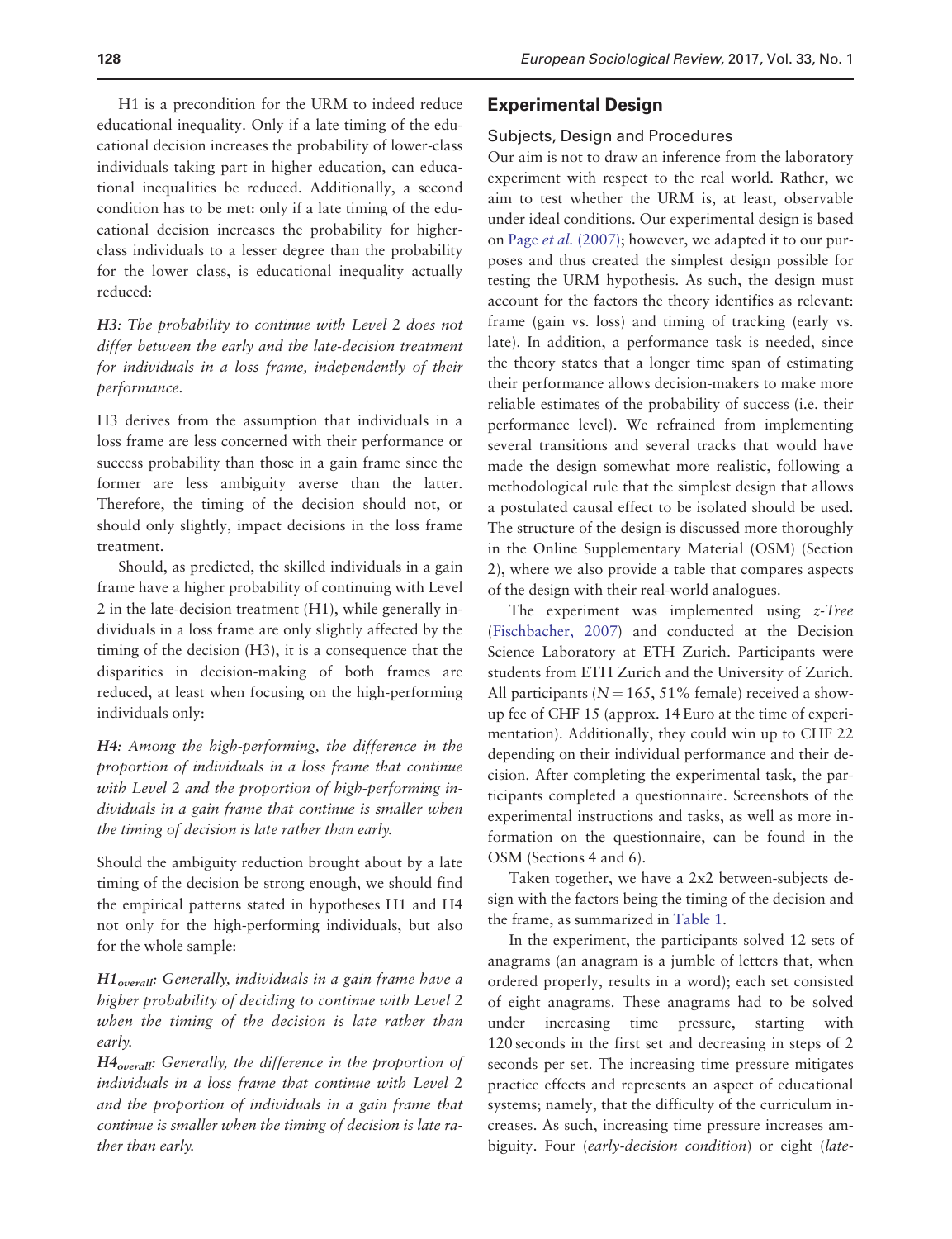<span id="page-5-0"></span>Table 1. Overview of factors and case numbers ( $N = 165$ )

|                    |       | Frame |      |  |
|--------------------|-------|-------|------|--|
|                    |       | Gain  | Loss |  |
| Timing of decision | Early | 40    | 41   |  |
|                    | Late  | 42    | 42   |  |

decision condition) sets of anagrams constituted Level 1. After Level 1 was completed, the participants received feedback about the mean number of anagrams they had correctly solved in Level 1. An average of four anagrams per set had to be reached to pass Level 1. Subjects who did not manage to pass received the lowest payoff  $\delta$ . Those participants who passed could decide whether to continue. When they decided not to continue, they received an intermediate payoff  $\beta$ . When they continued and, again, achieved at least an average of four anagrams correctly solved, they received a high payoff  $\alpha$ . When they continued and failed to reach the required threshold, they received a low payoff  $\gamma$  (therefore  $\alpha > \beta > \gamma > \delta$ ). Participants knew that when they did not participate, they would solve anagrams as well, but that in this case, their performance would not affect their payoff in Level 2.

As in the study by [Page and colleagues \(2007\)](#page-11-0), we induced a loss frame or a gain frame in that the payoffs were presented either as a loss (loss frame condition) or as a gain (gain frame condition). Specifically, participants in a loss frame started with CHF 22  $(\alpha)$  and could lose everything but CHF 6  $(\delta)$ . Conversely, participants in a gain frame started with  $6 (\delta)$  and could win up to CHF 16, so that they would also have CHF 22 in the end  $(\alpha)$ .<sup>3</sup> The payoffs presented as gains are listed in [Figure 1;](#page-6-0) the payoffs presented as losses are listed in [Figure 2.](#page-6-0) [Figure 1](#page-6-0) represents the early-decision treatment; [Figure 2](#page-6-0) represents the late-decision treatment. These two figures, together with the other two figures, representing the other two conditions, were also provided to the participants. The originals were written in German (translation by the authors; see OSM for an overview of all four figures).

#### **Performance**

We use one direct measure of performance and additionally include two proxies to increase robustness. First, we measured performance as the average number of anagrams solved in Level 1 (ability). We defined high-ability individuals as those in the upper quartile and low ability individuals as those in the three

lower quartiles. Secondly, the participants were asked whether, and if so, how often, they train in solving anagrams at home, for example, by playing Scrabble (training at home). They were defined as trained when they performed an activity related to solving anagrams at least once a year (a more detailed measurement was not possible due to the skewed distribution of the variable). Training at home is a proxy for performance in that it can be expected that the trained will tend to perform better in solving anagrams (on average, they solved half an anagram more per set,  $P = 0.002$ ; regression table not shown). Thirdly, we implemented experimental training for half of the participants (experimental train*ing*) because it is well known that measuring behaviour with retrospective questions is only a rough approximation of real behaviour ([Bertrand and Mullainathan,](#page-10-0) [2001\)](#page-10-0). In each session, half the participants had the opportunity to solve eight anagrams under time pressure, immediately before the actual experiment started (training). Meanwhile, the other half of the participants solved math problems (no training). Participants were allocated randomly to be either trained or not.

[Table 2](#page-6-0) lists the distribution of the high-performing and low-performing participants for the three measures.

#### Experimental Evidence

Of all 165 participants, 137 (83 percent) passed Level 1. Out of these 137 participants, 36.5 percent (30.3 percent of the overall sample) decided to continue (to attend higher education).

We analyse the data with logistic regression models, where the dependent variable indicates if participants decided to continue with Level 2 (1 = yes, 0 = no). The analyses of the decision on whether to continue are based on the 137 participants who passed Level 1. We did not include the participants who failed to complete Level 1 because they could not decide whether to continue. We use one-sided tests of the estimates if we had a directed hypothesis (as stated in the hypotheses section); in the other cases, we use twosided tests.

Before testing our hypotheses, we analyse the main effects of the experimental factors 'frame' and 'timing of decision' as well as our three measures for skill. A strong main effect of framing is a precondition to finding a potential mediating effect of timing of the decision, while the theory remains silent regarding a main effect of timing. As listed in [Table 3,](#page-7-0) Model 1, we find a strong and statistically significant ( $P = 0.028$ ) main effect of the frame treatment factor: participants in a loss frame continue with a 17.7 percentage point higher probability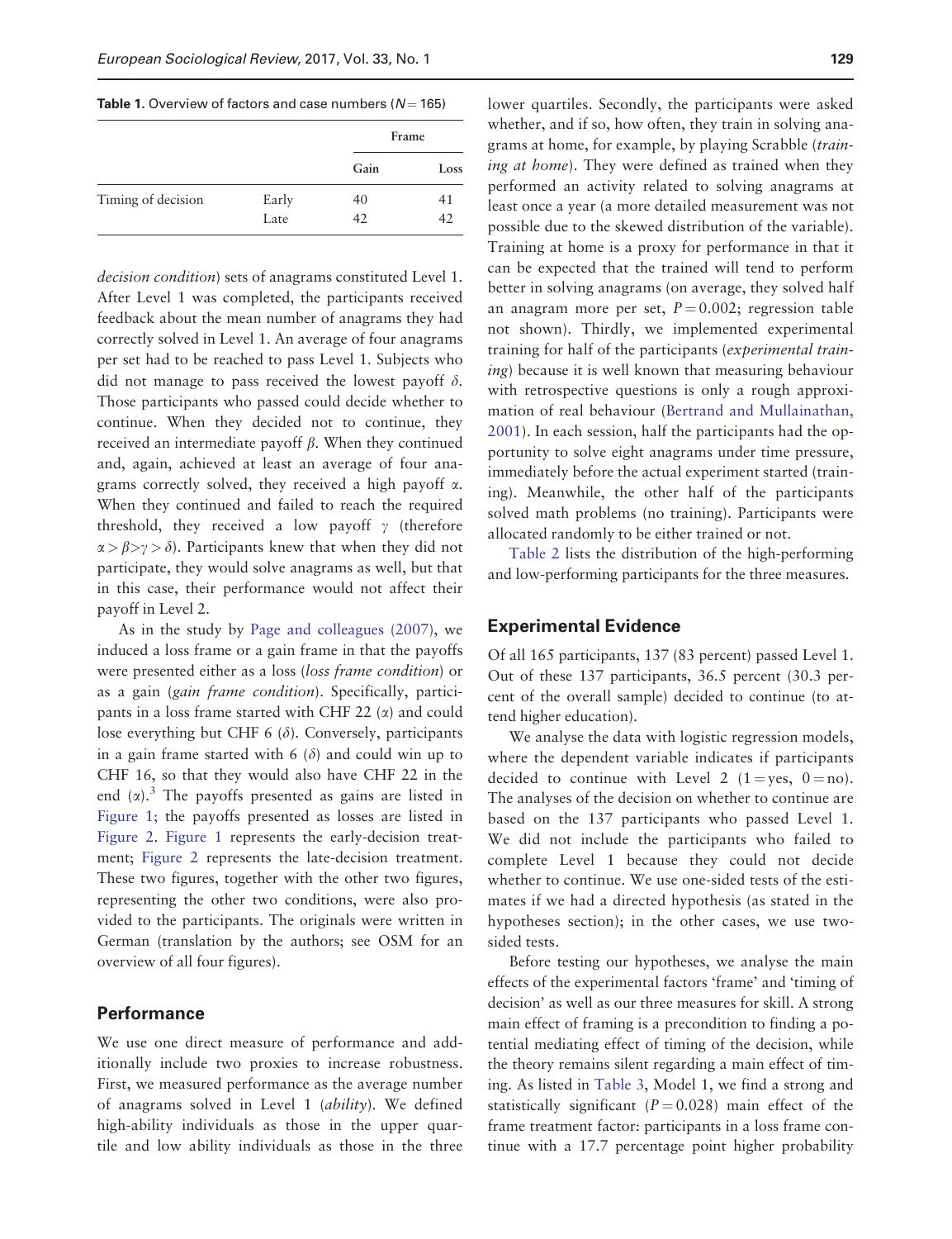<span id="page-6-0"></span>

Figure 1. Early decision/gain frame condition



Figure 2. Late decision/loss frame condition

Table 2. Overview of factors and case numbers ( $N = 165$ )

|                    |       | Number of anagrams           | Frame |      |
|--------------------|-------|------------------------------|-------|------|
|                    |       | solved L1                    | Gain  | Loss |
|                    |       | Performance                  |       |      |
| Timing of decision | Early | $Nr \geq Q_{0.75}$           | 14    | 11   |
|                    |       | $\rm{Nr} < Q_{0.75}$         | 26    | 30   |
|                    | Late  | $Nr \ge Q_{0.75}$            | 9     | 12   |
|                    |       | $Nr < Q_{0.75}$              | 33    | 30   |
|                    |       | Training at home             |       |      |
| Timing of decision | Early | Yes                          | 10    | 10   |
|                    |       | No                           | 30    | 31   |
|                    | Late  | Yes                          | 10    | 16   |
|                    |       | No                           | 32    | 26   |
|                    |       | <b>Experimental training</b> |       |      |
| Timing of decision | Early | Yes                          | 23    | 24   |
|                    |       | No                           | 17    | 17   |
|                    | Late  | Yes                          | 22    | 22   |
|                    |       | $\rm No$                     | 20    | 20   |

than those in a gain frame. This framing effect is considerably stronger than the one found in the original study [\(Page, Garboua and Montmarquette, 2007](#page-11-0)). In the original study, there were three decisions and the participants in a loss frame exhibited a higher probability, of approximately 0 (first decision) to 9 (third decision) percentage points, of continuing than those in the gain frame. Concerning the second treatment factor, we do not find a significant main effect of timing of the decision  $(P = 0.36)$ , which means that roughly the same numbers of individuals choose to continue in both experimental conditions. Considering the influence of the performances measures on the probability to continue, we see moderate to strong and statistically significant effects of 'number of anagrams solved' and 'experimental training' but no statistically significant effect for 'training at home'.

[Table 4](#page-7-0) lists predictive margins for all the combinations of the two treatment factors (frame and timing of decision). The first column lists the overall results. For each of the performance measures, the results are then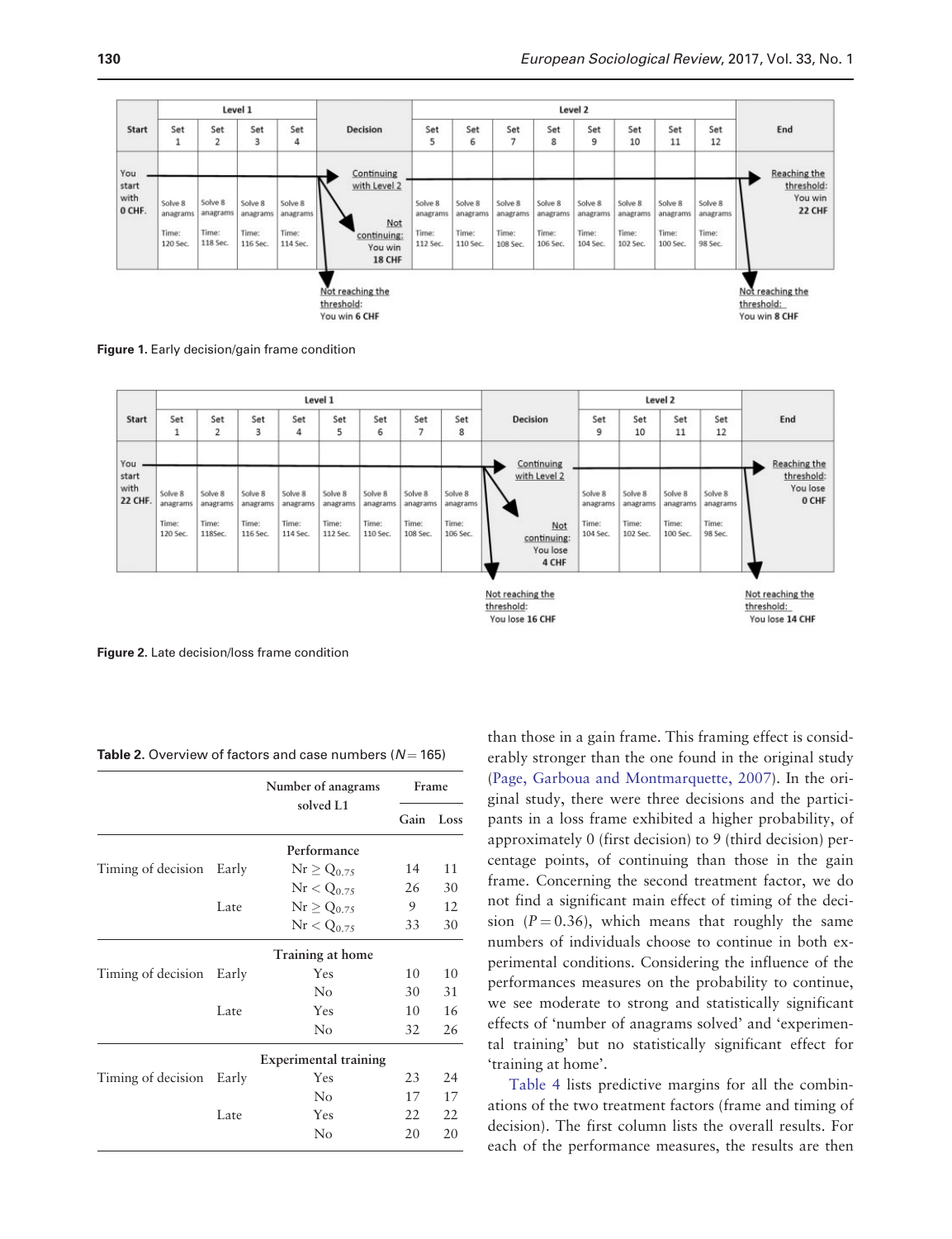<span id="page-7-0"></span>Table 3. Logit models of the main treatment effects, including performance. Dependent variable: Probability to continue, individuals who passed Level 1

|                              | M1       | M <sub>2</sub> | M <sub>3</sub> | M <sub>4</sub> | M5         |
|------------------------------|----------|----------------|----------------|----------------|------------|
| Loss frame                   | $0.177*$ | $0.163*$       | $0.170*$       | $0.177*$       | $0.164*$   |
| (Ref: Gain frame)            | (0.08)   | (0.08)         | (0.08)         | (0.08)         | (0.07)     |
| Late decision                | 0.026    | 0.071          | 0.071          | 0.029          | 0.084      |
| (Ref: Early decision)        | (0.08)   | (0.08)         | (0.08)         | (0.08)         | (0.08)     |
| Number of anagrams solved L1 |          | $0.188***$     |                |                | $0.194***$ |
|                              |          | (0.04)         |                |                | (0.04)     |
| Training at home             |          |                | 0.117          |                | 0.045      |
| (Ref: yes)                   |          |                | (0.09)         |                | (0.08)     |
| Experimental training        |          |                |                | $0.125^{+}$    | $0.152*$   |
| (Ref: yes)                   |          |                |                | (0.08)         | (0.08)     |
| Pseudo R2                    | 0.027    | 0.127          | 0.037          | 0.040          | 0.151      |

Notes: Average marginal effects/discrete change effects reported.

 $N = 137$ , standard errors in parentheses.

 $p^+P < 0.1$ ; \*  $P < 0.05$ ; \* \*  $P < 0.01$ ; \* \* \*  $P < 0.001$ .

#### Table 4. Probability to continue, predictive margins

|                |       | Overall |                  | Number of anagrams solved L1 | Training at home |         | <b>Experimental training</b> |         |
|----------------|-------|---------|------------------|------------------------------|------------------|---------|------------------------------|---------|
|                |       |         | $Nr. < Q_{0.75}$ | $Nr. \ge Q_{0.75}$           | No               | Yes     | No.                          | Yes     |
| Early decision | Gain  | 0.249   | 0.164            | 0.364                        | 0.351            | 0.202   | 0.221                        | 0.267   |
|                | frame | (0.074) | (0.084)          | (0.126)                      | (0.088)          | (0.126) | (0.112)                      | (0.099) |
|                | Loss  | 0.457   | 0.315            | 0.742                        | 0.345            | 0.665   | 0.321                        | 0.557   |
|                | frame | (0.084) | (0.097)          | (0.129)                      | (0.097)          | (0.195) | (0.125)                      | (0.113) |
| Late decision  | Gain  | 0.302   | 0.168            | 0.661                        | 0.208            | 0.624   | 0.272                        | 0.328   |
|                | frame | (0.078) | (0.076)          | (0.161)                      | (0.082)          | (0.176) | (0.112)                      | (0.108) |
|                | Loss  | 0.440   | 0.452            | 0.419                        | 0.491            | 0.352   | 0.372                        | 0.490   |
|                | frame | (0.079) | (0.098)          | (0.142)                      | (0.105)          | (0.127) | (0.119)                      | (0.105) |

Notes: Controlled for sessions, standard errors in parentheses.

listed separately for the low performers and the high performers. Tables A1 and A2 list the overall results of Wald tests for statistical differences between the predictive margins.

The first hypothesis states that the late-decision treatment should increase the willingness to continue with Level 2 among the high-performing participants in a gain frame because ambiguity is reduced in the latedecision treatment. Indeed, among the high-ability participants (solving anagrams) in a gain frame, the predicted probability of continuing is almost twice as high in the late-decision treatment (66.1%) as compared to the early-decision treatment (36.4%,  $P = 0.087$ , onesided test). A similar effect is found for training at home  $(20.2\% \text{ vs. } 62.4\%, P = 0.074, \text{ one-sided test})$  but not for experimental training  $(26.7\% \text{ vs. } 32.8\%, P = 0.339,$ 

one-sided test). Experimental training turned out to affect decision-making only weakly  $(P = 0.128$ , see Table 3, Model 4) and to not affect ability at all (beta  $= 0.185$ ,  $P = 0.300$ , regression table not shown)—solving eight anagrams seems to add little to pre-existing skills. Taken together, the evidence supports H1. It also becomes evident that although the effects are large, they often reach statistical significance only on the 10% level. This suggests that the statistical power is relatively low. Still, since the effect predicted by H1 can be found two out of three specifications of performance, these results clearly support H1.

We also find evidence for H2, which states that lowperforming participants in a gain frame do not have a higher probability of deciding to continue education with Level 2 in the late-decision treatment. Even if, due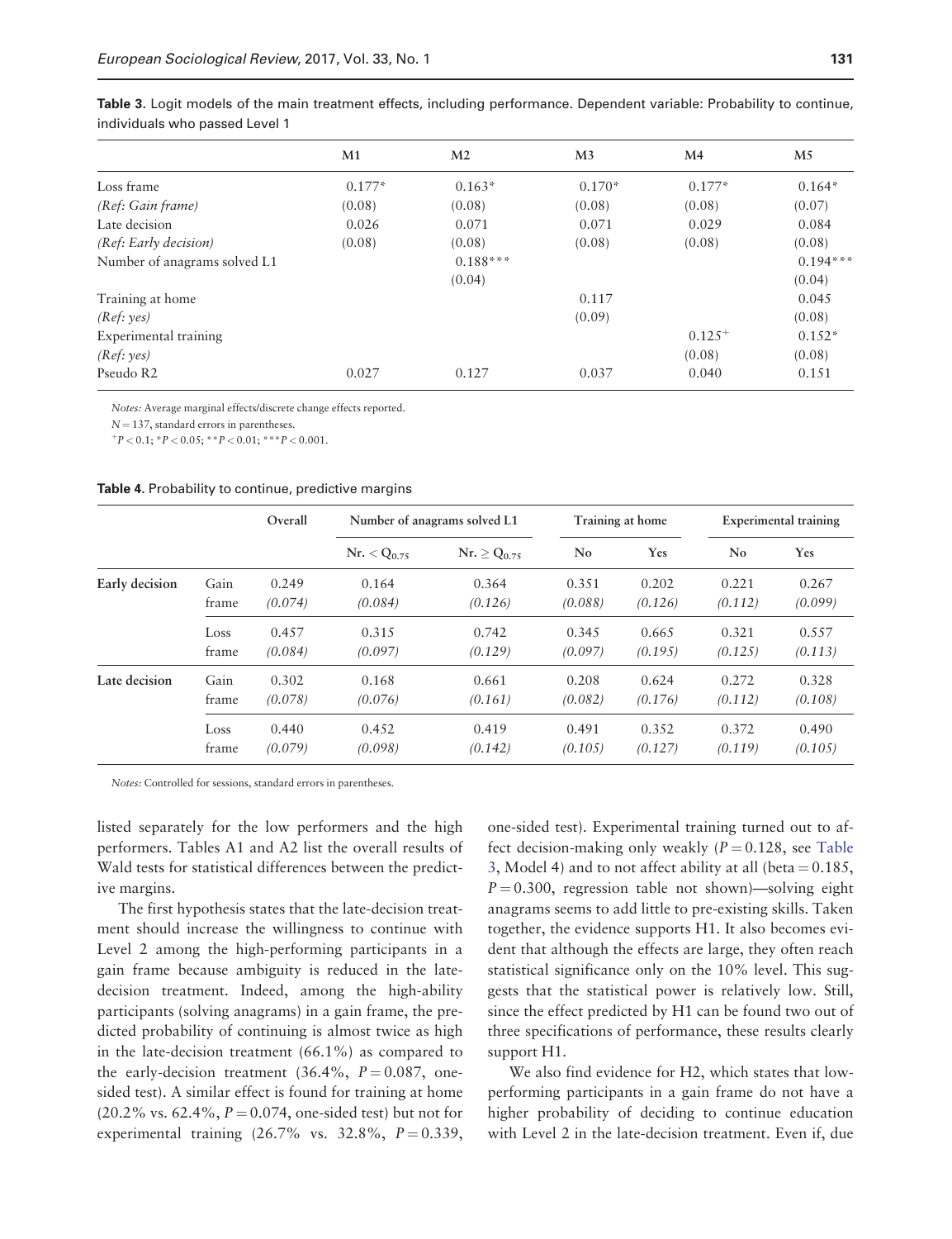to the late decision, ambiguity is reduced and thus the negative bias of the subjects in the gain frame is diminished, those with a genuinely low success probability will not continue with a higher probability. As predicted, in all three specifications of performance, the gain frame/early treatment condition does not differ significantly from the gain frame/late treatment condition (ability in solving anagrams:  $P = 0.4851$ , one-sided test; training at home:  $P = 0.3251$ , one-sided test; experimental training:  $P = 0.3752$ , one-sided test).

In comparison to participants in a gain frame, participants in a loss frame are predicted to be less concerned with their performance and success probability since they are risk seeking. They are also assumed to be less affected by ambiguity than those in a gain frame. According to H3, we would therefore expect that their probability of continuing does not differ much between the early and the late tracking treatment, independently of their performance level. We find evidence supporting H3. Neglecting performance level, we do not find that the probability of continuing differs between participants in the loss frame of the early- and the late-decision treatment ( $P = 0.889$ , two-sided test). Accounting for performance level, we find only a significant difference for high-performing participants in the loss frame (ability in solving anagrams:  $P = 0.1204$ , two-sided test; training at home:  $P = 0.0617$ , two-sided test; experimental training:  $P = 0.6647$ , two-sided test). Interestingly, the high performers in a loss frame show a lower tendency to continue in the late-decision treatment in comparison to the early-decision treatment, which is not predicted by the theory but does not affect our main findings either. In summary, we can conclude that the timing of the decision does not impact decisions in the loss frame treatment, with the exception mentioned above. This means that ambiguity aversion does not have much impact on the loss frame treatment, as predicted.

Given H1, H2, and H3, it follows that highperforming participants in a gain frame have a higher probability of continuing with Level 2 in the latedecision system, while high-performing participants in a loss frame are only slightly affected by the timing of the decision (H4). Although difference-in-difference tests would be the appropriate statistical approach, we do not have enough statistical power to conduct such tests. Still, what we do find for all three specifications of performance is a statistical difference between highperforming participants in a gain frame and in a loss frame in the early-decision treatment, and an absence of such a difference in the late-decision treatment (early-decision treatment: ability in solving anagrams:

 $P = 0.0312$ , training at home:  $P = 0.0091$ , experimental training:  $P = 0.0341$ ; late-decision treatment: ability in solving anagrams:  $P = 0.142$ , training at home:  $P = 0.2086$ , experimental training:  $P = 0.1477$ . Onesided tests reported). Thus we conclude that the data supports H4.

Should the ambiguity reduction brought about by a late decision be strong enough, we should find the empirical patterns stated in hypotheses H1 and H4 for the whole sample as well. However, while we find the predicted patterns, the effects are only weak. As stated in  $H1_{overall}$ , participants in a gain frame continue slightly more often in the late-decision treatment than in the early-decision treatment (difference  $= 0.053$ ,  $P = 0.3100$ , one-sided test). Considering H4<sub>overall</sub>, the overall ambiguity reduction effect is rather weak (difference-in-difference test,  $P = 0.3200$ , one-sided test). This is because, as discussed above, this effect works only for high performers in a gain frame but not for the low performers, which mitigates the effect in the overall sample.

In a nutshell, the empirical pattern as a whole concurs well with the hypotheses, and some of the effects are reasonably strong, even though not all reach conventional levels of statistical significance. However, one should consider that, although the overall case number of 137 participants (counting only those who manage to complete Level 1) is quite large, when performing subgroup analyses, the case numbers reduce. It is thus unsurprising that not all of the predicted effects reach statistical significance. However, we use three different specifications of performance and the results are fairly robust across specifications.<sup>4</sup>

#### **Discussion**

A long-standing hypothesis in the sociology of education is that late school tracking reduces educational inequality with respect to social background. A possible explanation was put forward by [Jackson and Jonsson \(2013\),](#page-10-0) namely, that late tracking reduces uncertainty because the earlier a decision whether to participate in higher education has to be made, the less information actors have at their disposal when estimating their probability of successfully completing higher education (the URM). Given that individuals from lower social classes are more averse to uncertainty (i.e. ambiguity) than those from higher social classes they invest in higher education with a higher probability when decisions are postponed. Meanwhile, timing of tracking impacts those from a higher social class to a lesser degree. As a result, the disparity in educational decision-making the secondary effect of social origin—between the social classes should be reduced when decisions are made late.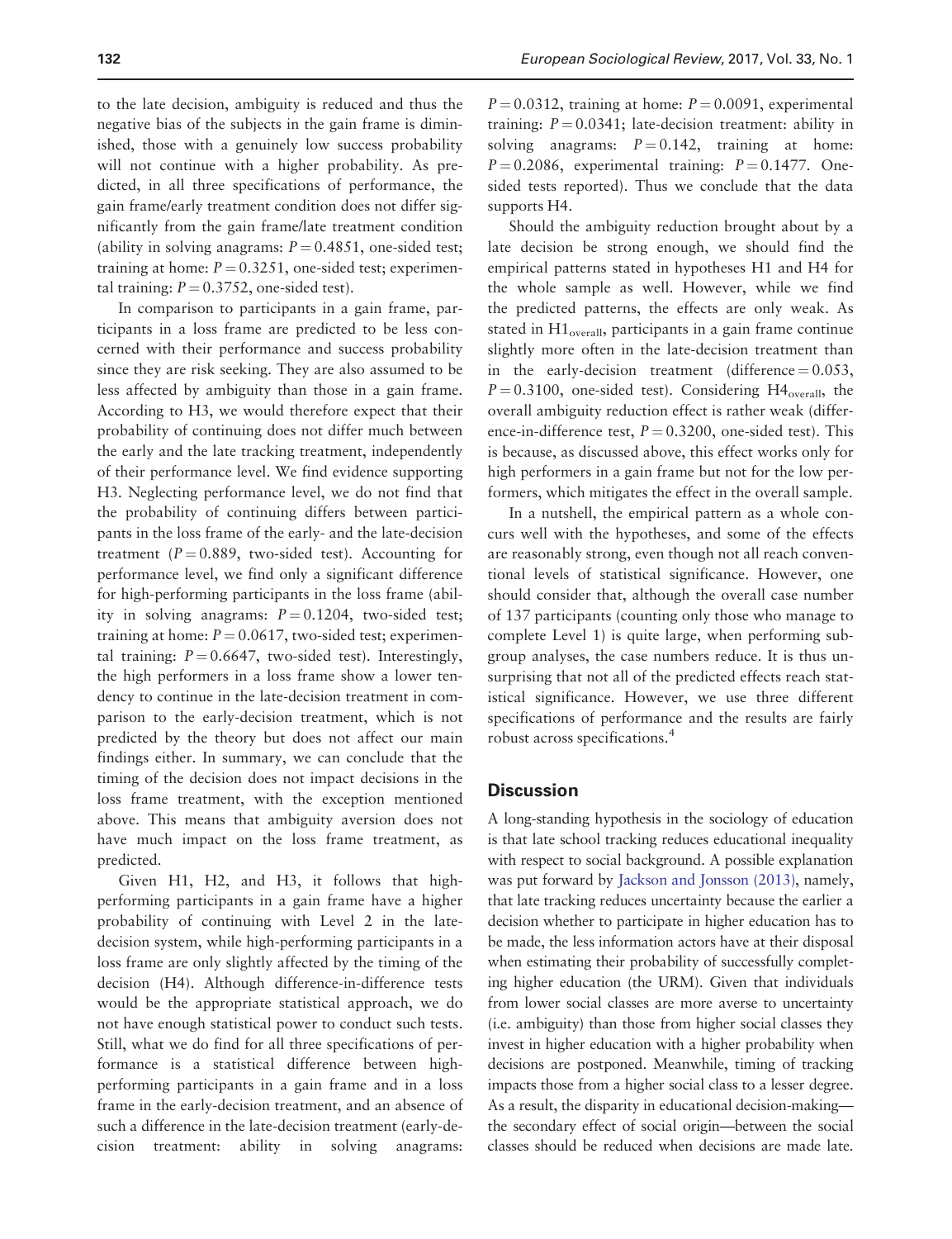This should be specifically pronounced for highperforming students of lower social classes because those with a genuinely low performance would also abstain from investing in further education in the absence of a negative bias in their probability of success.

To test this hypothesis, we conducted a computerized laboratory experiment, based on an experimental framework suggested by Page *et al.* [\(2007\).](#page-11-0) Under this protocol, individuals solve anagrams under time pressure. The riskseeking preferences of 'high-social class' individuals are induced by putting them in a loss frame, while the riskaverse preferences of 'low-social class' individuals are induced by putting them in a gain frame. After a certain number of anagrams are solved, the participants decide whether or not to continue. Only when participants continue and solve enough anagrams can they win (gain frame) or avoid losing (loss frame) the full amount of money. We replicated the Page experiment, additionally varying the number of anagrams participants solved before deciding whether to continue to induce the early- and latedecision situation. As predicted, high-performing participants in a gain frame are more inclined to continue when decisions are made late rather than early (i.e. when they can solve a greater number of anagrams before deciding and thus performance uncertainty is reduced), while those in a loss frame are hardly affected by the timing of the decision. As a result, among the high-performing participants, the decisions between the two framing treatments (gain frame vs. loss frame) differ when they are made early, while they do not differ when they are made late. As predicted, these effects do not come into play for lowperforming individuals in a loss frame and thus, in the overall sample, the effects are too weak to be statistically significant. We can thus conclude that the URM cannot only theoretically explain how early tracking could reduce class-specific biases in educational decision-making, but is also corroborated by the results from the experiment.

A limitation of this article is that the proposed mechanism via URM is not the only one that could plausibly explain inequality-reducing effects of education systems. Other (mutually not exclusive) explanations are myopia [\(Lucas, 2001\)](#page-10-0) or time discounting preferences [\(Breen,](#page-10-0) [van de Werfhorst and Jaeger, 2014](#page-10-0)). Here we have focused on one of these possible explanations, and leave it to future research to investigate further explanations.

Future research should replicate our experiment, possibly using larger case numbers. Simultaneously, further features of educational systems could be implemented. For example, in the current study, participants with a very low performance dropped out of 'school' and therefore they could not decide whether to continue. A straightforward extension would be to leave the decision

on whether to continue open to individuals who did not reach the predetermined performance threshold. This would not only increase the case number but also mimic an educational system in which teacher recommendations are not binding. Further, we assessed performance by measuring the number of anagrams solved, using a verbal question (training at home), and we implemented experimental training to enhance performance. However, experimental training turned out to have only a weak impact on real performance. We thus suggest experimentally implementing performance by varying the difficulty of the experimental task in a future study (e.g. the maximum number of anagrams to be solved could be lower for high performers).

#### **Notes**

- 1 A brief literature review of previous research concerning social class-specific educational inequality due to variations in the start of tracking can be found in the OSM.
- 2 We are aware that there might exist several other possible mechanisms that could influence students' decision-making besides the reduction in uncertainty. One additional mechanism which could explain this interaction is that parents' influence decreases at later transitions, which would especially enable students from a lower social class to make decisions by reference to other sources besides their parents, like their peers. One can assume that this applies to a lesser degree to students from a higher social class due to their (and their parents') loss aversion (e.g. Mare 1980). However, we want to stress that our contribution is analytical rather than descriptive. As such, we do not claim that we deliver (and experimentally test) a comprehensive theory of class differentials in educational decision-making and their interplay with the timing of decisions. Rather, we try to isolate one single mechanism. In our opinion this is necessary before attempting to build a comprehensive theory involving several complementing (or even counteracting) mechanisms.
- 3 The payoffs per stage could in principle also interact with the frame because the payoffs per set (but not the payoff per stage) differ between the early and the late-decision treatment (4 CHF for four or eight sets of anagrams, respectively). To completely rule this alternative explanation out, one would have to replicate the experiment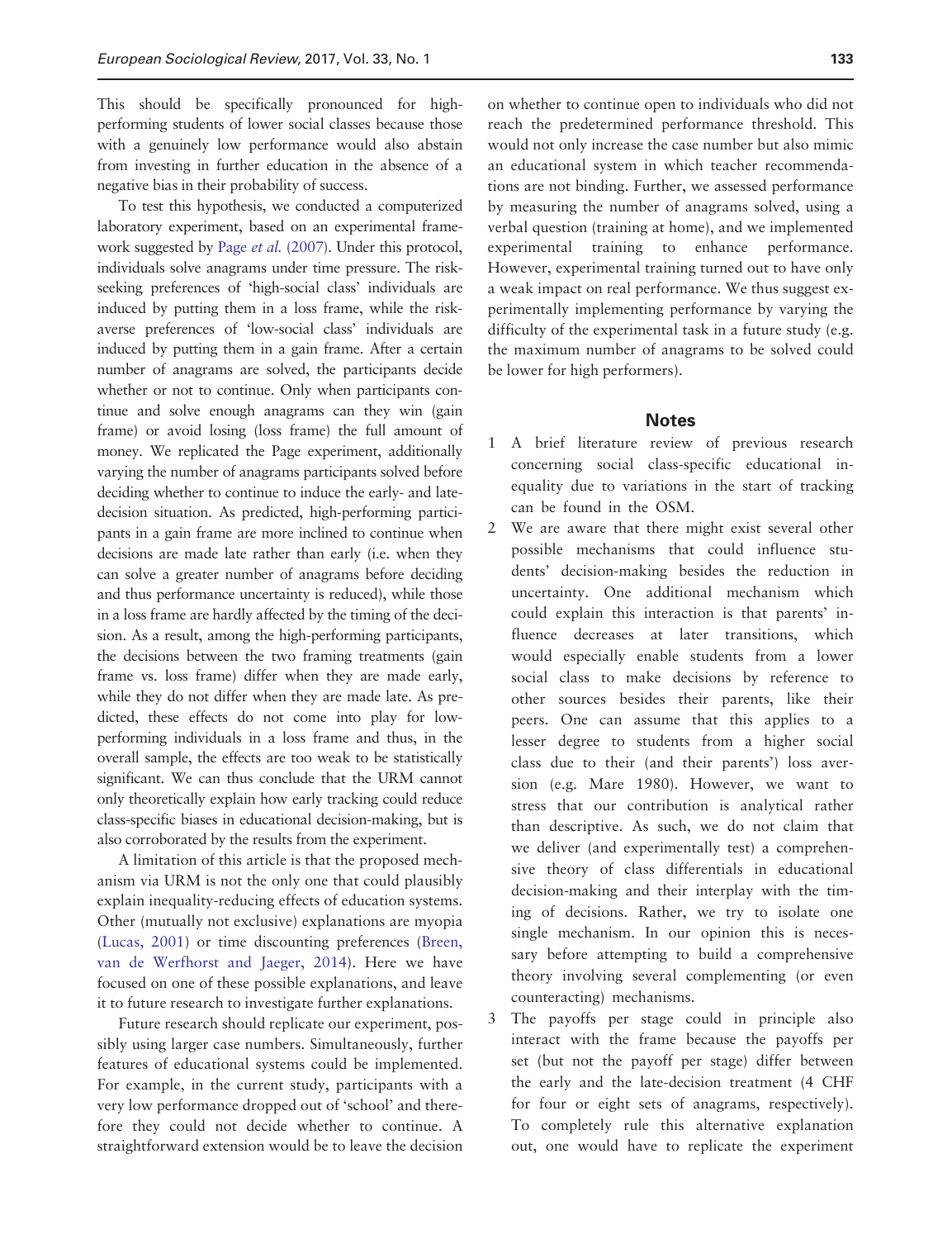<span id="page-10-0"></span>with equal payoffs per stage (and different total payoffs). However, we argue that the explanation provided in the article is more plausible because, as the results show, the interaction effect between frame and timing of decisions for high performers is exactly the pattern predicted by the URM, while the alternative explanation would predict a main effect (more individuals would continue in the late-decision treatment) rather than an interaction between frame and timing of decision.

4 Further, we also conducted sensitivity analyses with other thresholds to define low- and highability performers in solving anagrams and the results are reasonably robust for hypotheses 1–3, while they are less robust for hypothesis 4 but still fairly convincing given the overall evidence. For further information, see OSM, Section 5.

#### Acknowledgements

We thank five anonymous reviewers, Hartmut Esser, Ben Jann, Walter Müller, the participants of the Rational Choice Sociology Workshop 2015 in Venice, and the participants of the sociology colloquium, University of Bern in autumn 2015, for their helpful comments. Special thanks to Fabiana Koller for her excellent assistance with developing the experimental design. The experiment was designed and conducted by Berger and Combet, Berger developed the theoretical framework, while Combet provided the statistical calculations.

# Funding

This work was supported by the Swiss National Science Foundation [grant number P0BEP1\_148904].

# Supplementary Data

[Supplementary data](http://esr.oxfordjournals.org/lookup/suppl/doi:10.1093/esr/jcw054/-/DC1) are available at ESR online.

# **References**

- Abdellaoui, M., Bleichrodt, H. and Paraschiv, C. (2007). Loss aversion under prospect theory: a parameter-free measurement. Management Science, 53, 1659–1674.
- Becker, G. (1964). Human Capital. New York: Columbia University Press.
- Bertrand, M. and Mullainathan, S. (2001). Do people mean what they say? Implications for subjective survey data. The American Economic Review, 91, 67–72.
- Boudon, R. (1974). Education, Opportunity, and Social Inequality. Changing Prospect in Western Society. Neuwied: Luchterhand.
- Breen, R. and Goldthorpe, J. (1997). Explaining educational differentials. Towards a formal rational action theory. Rationality and Society, 9, 275–305.
- Breen, R. and Jonsson, J. O. (2005). Inequality of opportunity in comparative perspective. Recent research on educational attainment and social mobility. Annual Review of Sociology, 31, 223–243.
- Breen, R., van de Werfhorst, H. G. and Jaeger, M. M. (2014). Deciding under doubt. A theory of risk aversion, time discounting preferences, and educational decision making. European Sociological Review, 30, 258–270.
- Camerer, C. and Weber, M. (1992). Recent developments in modeling preferences: uncertainty and ambiguity. Journal of Risk and Uncertainty, 5, 325–370.
- Cohen, M., Jaffray, J. Y. and Said, T. (1985). Individual behavior under risk and under uncertainty: an experimental study. Theory and Decision, 18, 203–228.
- Einhorn, H. J. and Hogarth, R. M. (1986). Decision making under ambiguity. In Hogarth R. M., and Reder M. W. (Eds.), Rational Choice. The Contrast Between Economics and Psychology. Chicago: University of Chicago Press.
- Erikson, E. and Jonsson, J. O. (1996). Explaining class inequality in education: the Swedish test case. In Eriksson R. and Jonsson J. O. (eds.), Can Education be Equalized? The Swedish Test Case in Comparative Perspective. Boulder: Westview Press, 1–63.
- Fischbacher, U. (2007). z-Tree: Zurich toolbox for ready-made economic experiments. Experimental Economics, 2, 171–178.
- Goldthorpe, J. H. (2000). On Sociology. Numbers, Narratives, and the Integration of Research and Theory. Oxford: Oxford University Press.
- Hey, J. D. (1991). Experiments in Economics. Oxford: Blackwell.
- Hogarth, R. M. and Einhorn, H. J. (1990). Venture theory: a model of decision weights. Management Science, 36, 780–803.
- Jackson, M. (2013). Determined to Succeed? Performance versus Choice in Educational Attainment. Stanford: Stanford University Press.
- Jackson, M. and Jonsson, J. O. (2013). Inequality of opportunity across countries. In Jackson M. (Ed.), Determined to Succeed? Performance versus Choice in Educational Attainment. Stanford: Stanford University Press, pp 306–337.
- Kahn, B. E. and Sarin, R. K. (1988). Modeling ambiguity in decision under uncertainty. Journal of Consumer Research, 15, 265–272.
- Kahneman, D. and Tversky, A. (1979). Prospect theory: an analysis of decision under risk. Econometrica, 47, 263–291.
- Kühberger, A. (1998). The influence of framing on risky decisions: a meta-analysis. Organizational Behavior and Human Decision Processes, 75, 23–55.
- Loomes, G. (1989). Experimental economics. In Hey J. D. (Ed.), Current Issues in Microeconomics. New York: St. Martin's Press, pp. 152–178.
- Lucas, S. R. (2001). Effectively maintained inequality: education transitions, track mobility, and social background effects. American Journal of Sociology, 106, 1642–1690.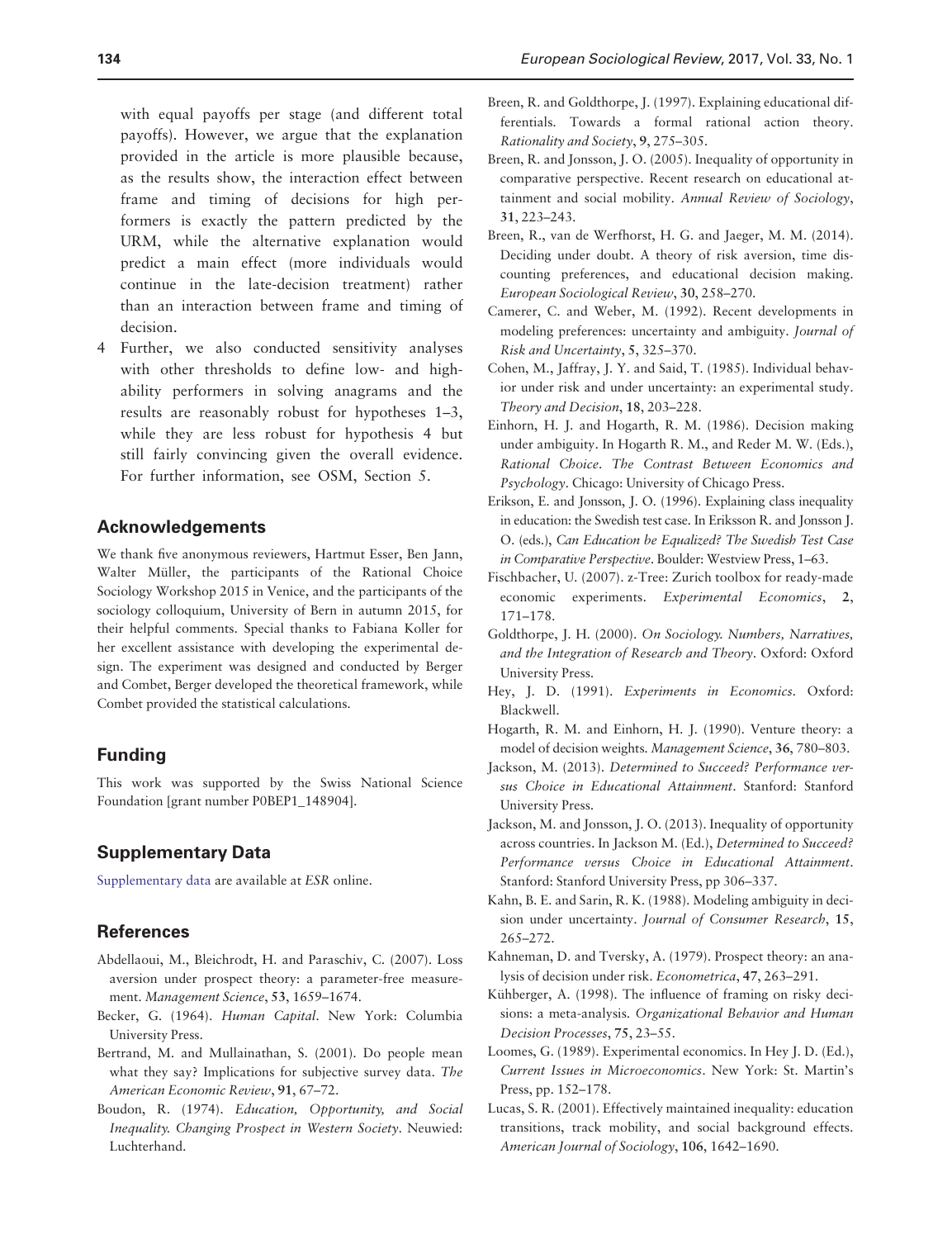- <span id="page-11-0"></span>Novemsky, N. and Kahneman, D. (2005). The boundaries of loss aversion. Journal of Marketing Research, XLII, 119–128.
- Page, L. (2005). Des inégalités sociales aux inégalités scolaires. Choix Éducatifs Et Prospect Theory. Revue Économique, 56, 615–624.
- Page, L., Garboua, L. L. and Montmarquette, C. (2007). Aspiration levels and educational choices: an experimental study. Economics of Education Review, 26, 748–758.
- Shadish, W. R., Cook, T. D. and Campbell, D. T. (2002). Experimental and Quasi-Experimental Designs for Generalized Causal Inference. Belmont: Wadsworth.
- Tom, S. M. et al. (2007). The neural basis of loss aversion in decision-making under risk. Science, 315, 515–518.
- Tversky, A. and Kahneman, D. (1981). The framing of decisions and the psychology of choice. Science, 211, 453–458.
- Van de Werfhorst, H. G. and Mijs, J. J. B. (2010). Achievement inequality and the institutional structure of educational systems. A comparative perspective. Annual Review of Sociology, 36, 407–428.

Joël Berger has studied Sociology and Education in Bern and is now a visiting researcher in Utrecht and a postdoctoral researcher in Zurich. His main fields of interest lie in competition and social inequalities, social cooperation, and experimental sociology. Recent publications: The Sanctioning Dilemma (European Sociological Review, 2016, with W. Przepiorka); Norm Enforcement in the City revisited (Rationality and Society, 2016, with D. Hevenstone); The Logic of Relative Frustration (European Sociological Review, 2015, with A. Diekmann).

Benita Combet has studied Sociology, Science of Religion and Islamic and Middle Eastern Studies at University of Bern and is now senior researcher at University Lausanne with the NCCR LIVES. Her main research interests are social inequalities with a focus on inequality in education, social mobility and gender inequality in the labour market.